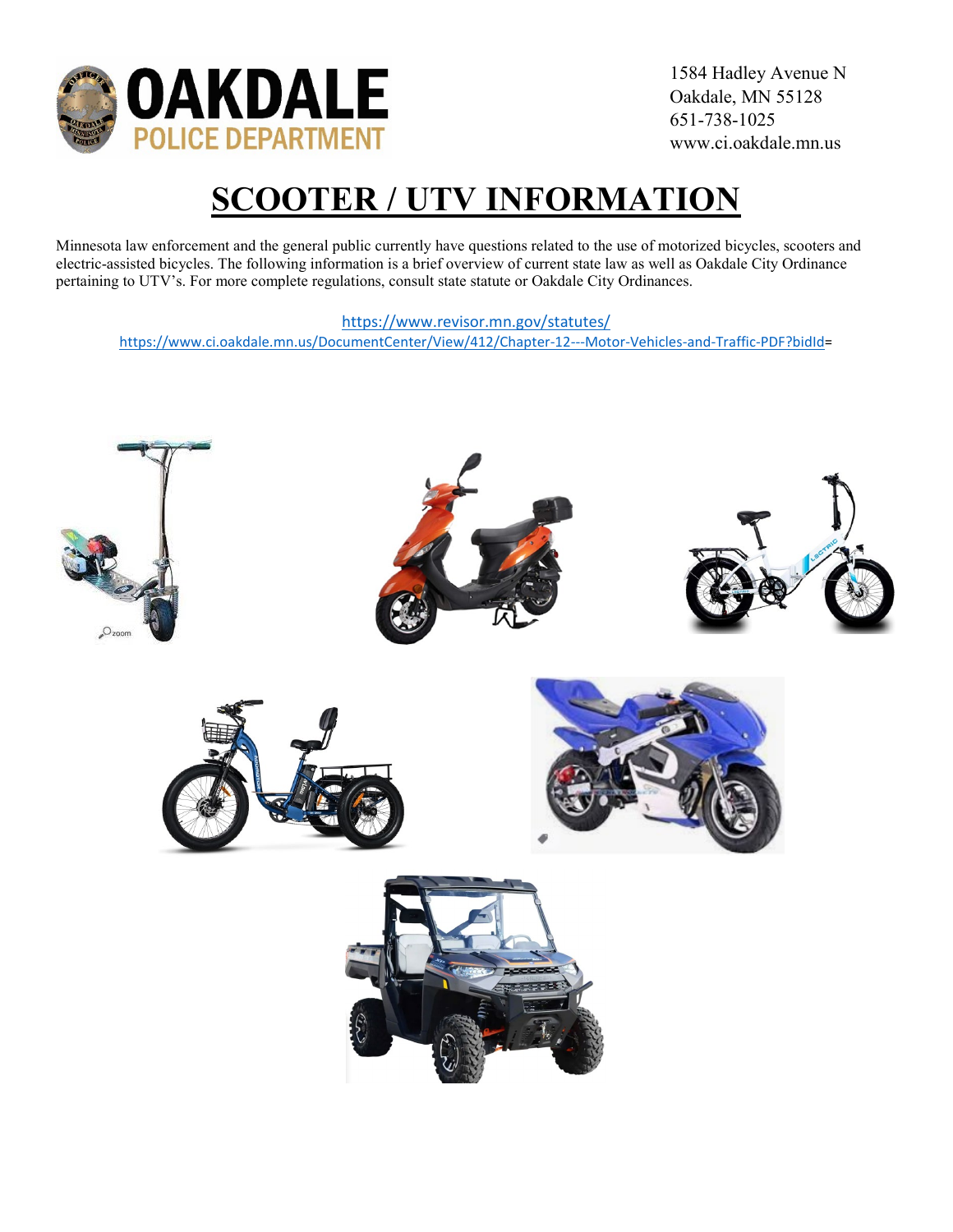

#### **Motorized Foot Scooter (Statute 169.225)**

- A device with handlebars designed to be stood or sat upon by the operator
- Powered by an internal combustion engine or electric motor that is capable of propelling the device with or without human propulsion, and that has either;
	- (1) No more than two ten-inch or small diameter wheels or
	- (2) An engine or motor that is capable of a maximum speed of 15 miles per hour on a flat surface.

Every person operating a motorized foot scooter shall have all rights and duties applicable to the operator of a bicycle, except in respect to those provisions relating expressly to motorized foot scooters and in respect to those provisions of law that by their nature cannot reasonably be applied to motorized foot scooters.

**Sidewalk and passenger prohibition** - No person may operate a motorized foot scooter upon a sidewalk, except when necessary to enter or leave adjacent property. No person may operate a motorized foot scooter that is carrying any person other than the operator.

**Minimum age for operator** - No person under the age of 12 years may operate a motorized foot scooter.

**Protective headgear** - No person under the age of 18 years may operate a motorized foot scooter without wearing properly fitted and fastened protective headgear that complies with standards established by the commissioner of public safety.

**Required lighting equipment** - A motorized foot scooter must be equipped with a headlight and a taillight that comply with standards established by the commissioner of public safety if the vehicle is operated under conditions when vehicle lights are required by law.

#### **Operation requirements and prohibitions** -

- (a) A person operating a motorized foot scooter on a roadway shall ride as close as practicable to the righthand curb or edge of the roadway, except in the following situations:
	- (1) When overtaking and passing another vehicle proceeding in the same direction;
	- (2) When preparing for a left turn, in which case the operator shall stop and dismount at the righthand curb or right edge of the roadway, and shall complete the turn by crossing the roadway on foot, subject to restrictions placed by law on pedestrians; or
	- (3) when reasonably necessary to avoid impediments or conditions that make it unsafe to continue along the right-hand curb or edge, including, but not limited to, fixed or moving objects, vehicles, bicycles, pedestrians, animals, surface hazards, or narrow lanes.
- (b) A person may operate a motorized foot scooter on a bicycle path, bicycle lane, bicycle trail, or bikeway that is not reserved for the exclusive use of non-motorized traffic, unless the local authority or governing body having jurisdiction over that path, lane, trail, or bikeway prohibits operation by law.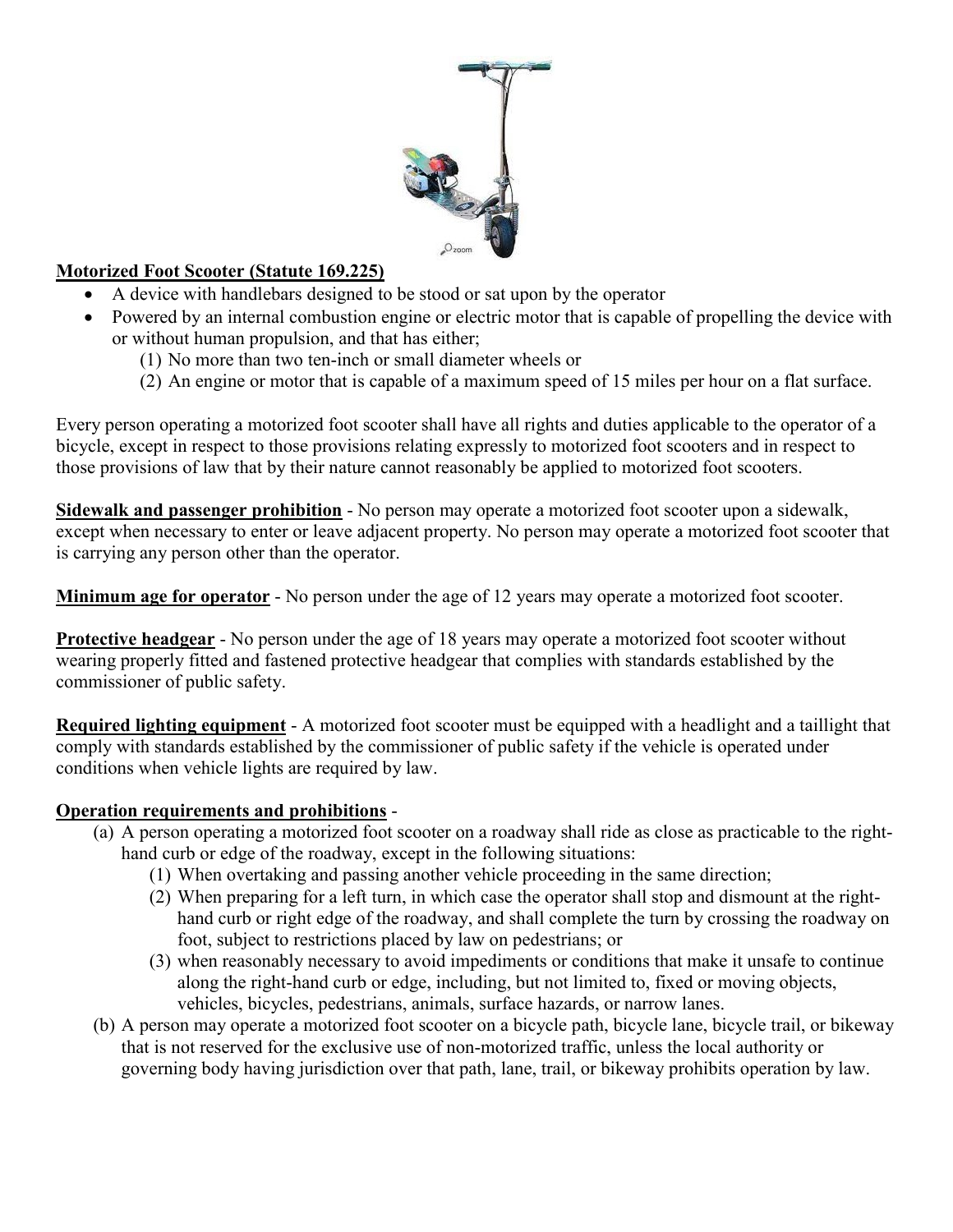## Motorized / Electric Assisted Bicycle (Moped) Requirements

#### **Motorized Bicycle (Statute 169.223) (Includes Moped)**

- Motor of a piston displacement capacity of 50 cubic centimeters (cc) or less
- Maximum of two brake horsepower
- Maximum speed of not more than 30mph on a flat surface
- Fully operable pedals for human propulsion are **not** required, but may be a part of the machine
- "Motorized Bicycle" includes Electric assisted Bicycle as listed below



**Electric-Assisted Bicycle** – "A motor vehicle with two or three wheels that:

- (1) Has a saddle and fully operable pedals for human propulsion;
- (2) Meets the requirements of federal motor vehicle safety standards
- (3) Has an electric motor that
	- (i) Has a power output of not more than 1,000 watts,
	- (ii) Is incapable of propelling the vehicle at a speed of more than 20 miles per hour,
	- (iii)Is incapable of further increasing the speed of the device when human power alone is used to propel the vehicle at a speed of more than 20 miles per hour, and
	- (iv) Disengages or ceases to function when the vehicles brakes are applied."



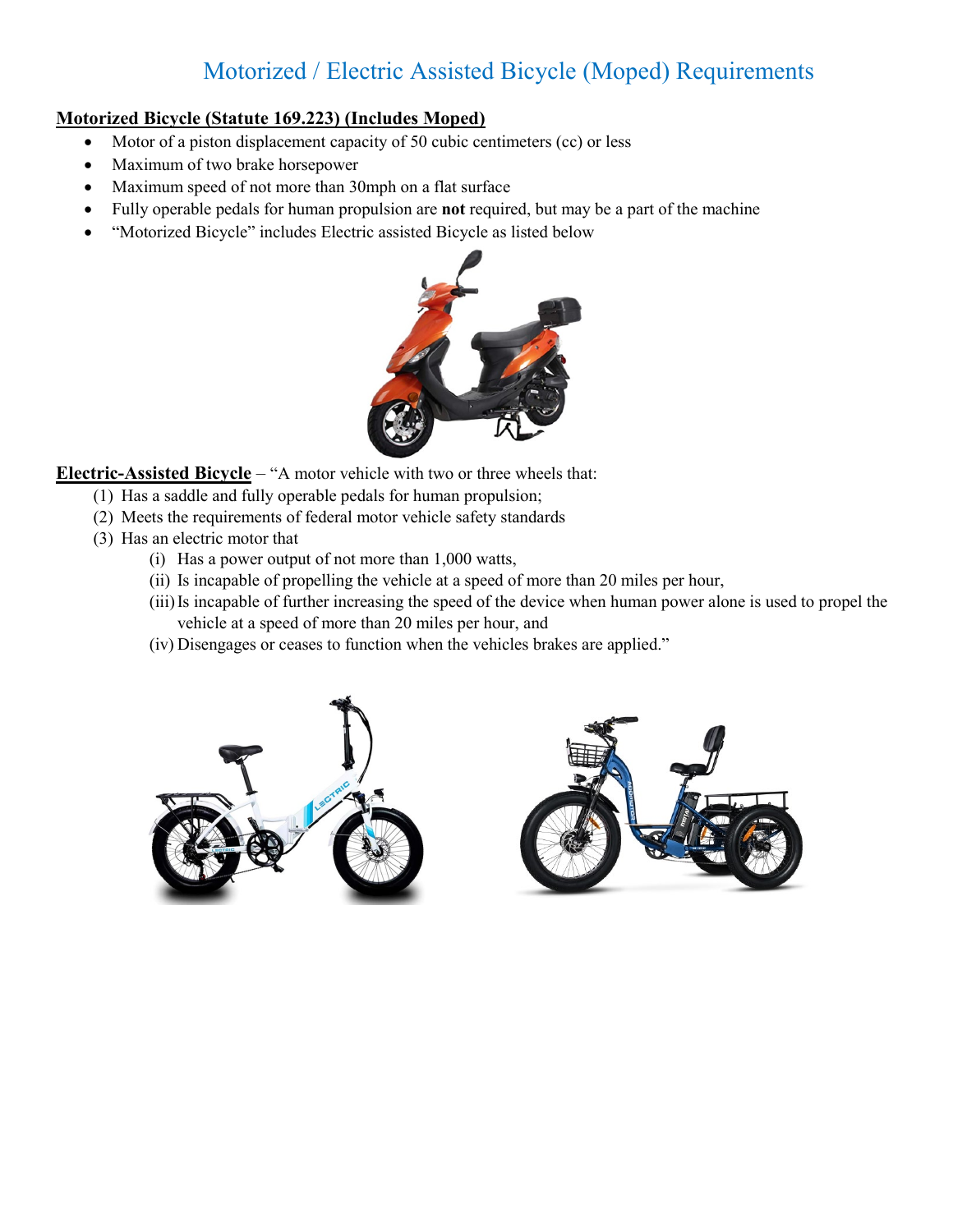### **\*\* The requirements for operating an electric-assisted bicycle are the same as for other motorized bicycles, except as specified in the following information. \*\***

#### **License and Permits**

Any person who has a valid driver's license may operate a motorized bicycle without taking any further tests or having an endorsement on the license. Anyone without a driver's license, regardless of age, must obtain a motorized bicycle operators permit.

#### **Vehicle Registration**

Motorized bicycles must be registered annually and display a current license plate. Registration and reregistration can be done at any DMV location.

#### **Insurance**

Motorized bicycle riders, regardless of age or license status, must have liability insurance. No-fault liability insurance is not required for electric-assisted bicycle operators.

#### **Operating Rules**

These rules and restrictions apply to operating motorized bicycles:

- Because of the relatively low speeds of motorized bicycles, you should ride in the traffic lane as far right on the roadway as possible, unless you are going to turn left. Electric-assisted bicycle operators may ride on the shoulder of the road going in the same direction as adjacent vehicular traffic.
- **Riding on sidewalks is not permitted** except where it would be necessary for a short distance to get from a driveway, alley or building to an adjacent roadway.
- Motorized bicycles are not allowed on lanes and trails that have been set aside for bicycles. (Electricassisted bicycle operators may ride in a bicycle lane.)
- Motorized bicycles are not allowed on interstate freeways.
- A parent or guardian of an operator under the age of 16 also may ride on the motorized bicycle as a passenger or operator, if the motorized bicycle is equipped with a seat and foot rests for a second passenger.
- A motorized bicycle equipped with a headlight and taillight meeting the requirements of lighting for motorcycles may be operated during night time hours.
- No person under the age of 15 shall operate an electric-assisted bicycle.

#### **Equipment and Gear**

A motorized bicycle must meet the same lighting and brake requirements as a motorcycle, with a leadlight, and tail light with a stop signal capacity. The headlight must be on during all times of operation. A horn and mirror also are required safety equipment for a motorized bicycle. Motorized bicycle riders must wear eye protection. (Eye protection is recommended, but not required, for electric-assisted bicycle operators.) Motorized / Electricassisted bicycle riders under 18 years old **must** wear a helmet.

#### **Parking Rules**

A person may park a motorized / Electric-assisted bicycle on a sidewalk unless prohibited or restricted by local authorities. It must not impede the normal and reasonable movement of pedestrians or other traffic.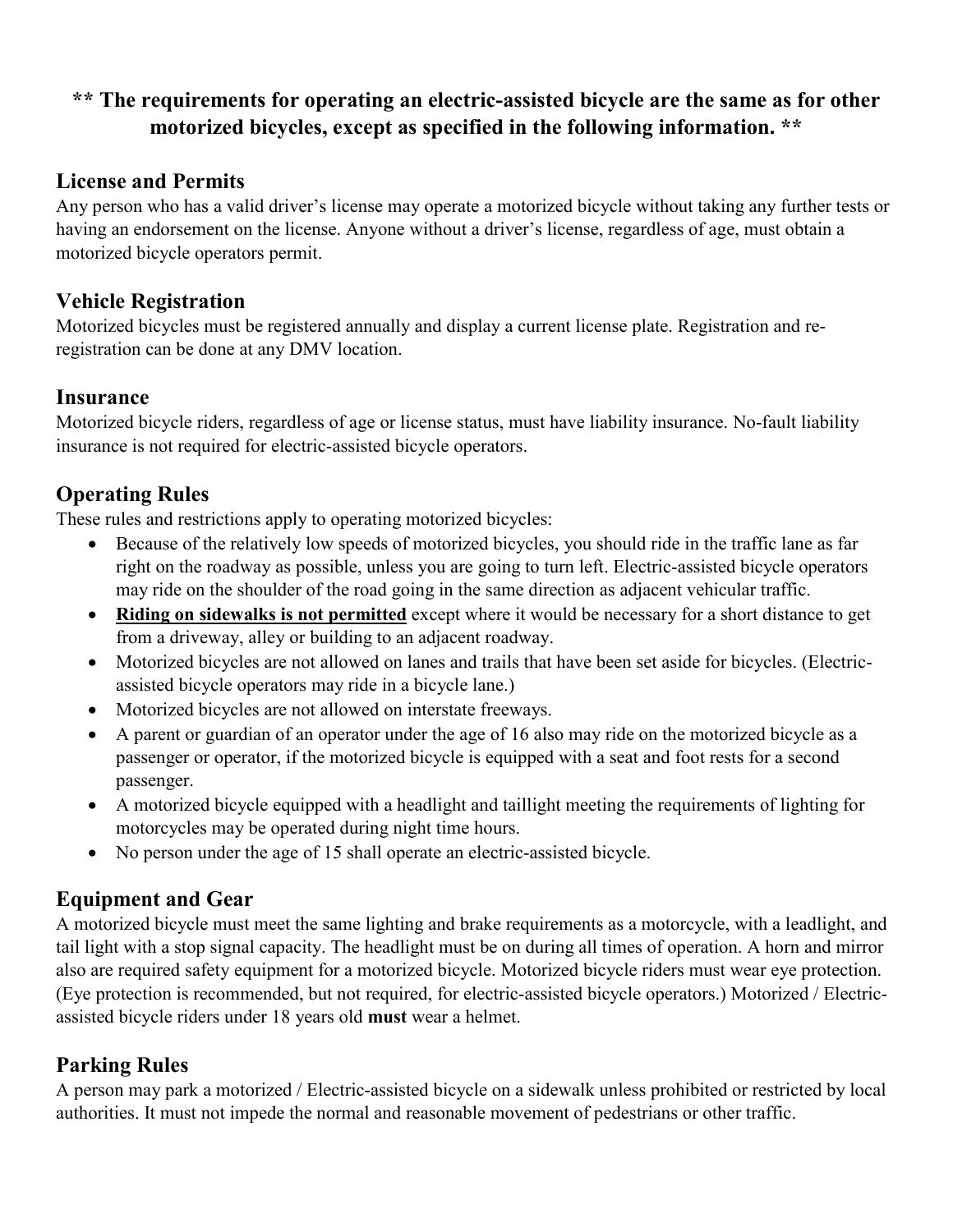

This is what is commonly referred to as a Pocket Rocket. Unless meeting all the safety and equipment standards set forth in state law, the Pocket Rocket is **NOT** legal for street / highway or sidewalk use. It is limited to private property operation only.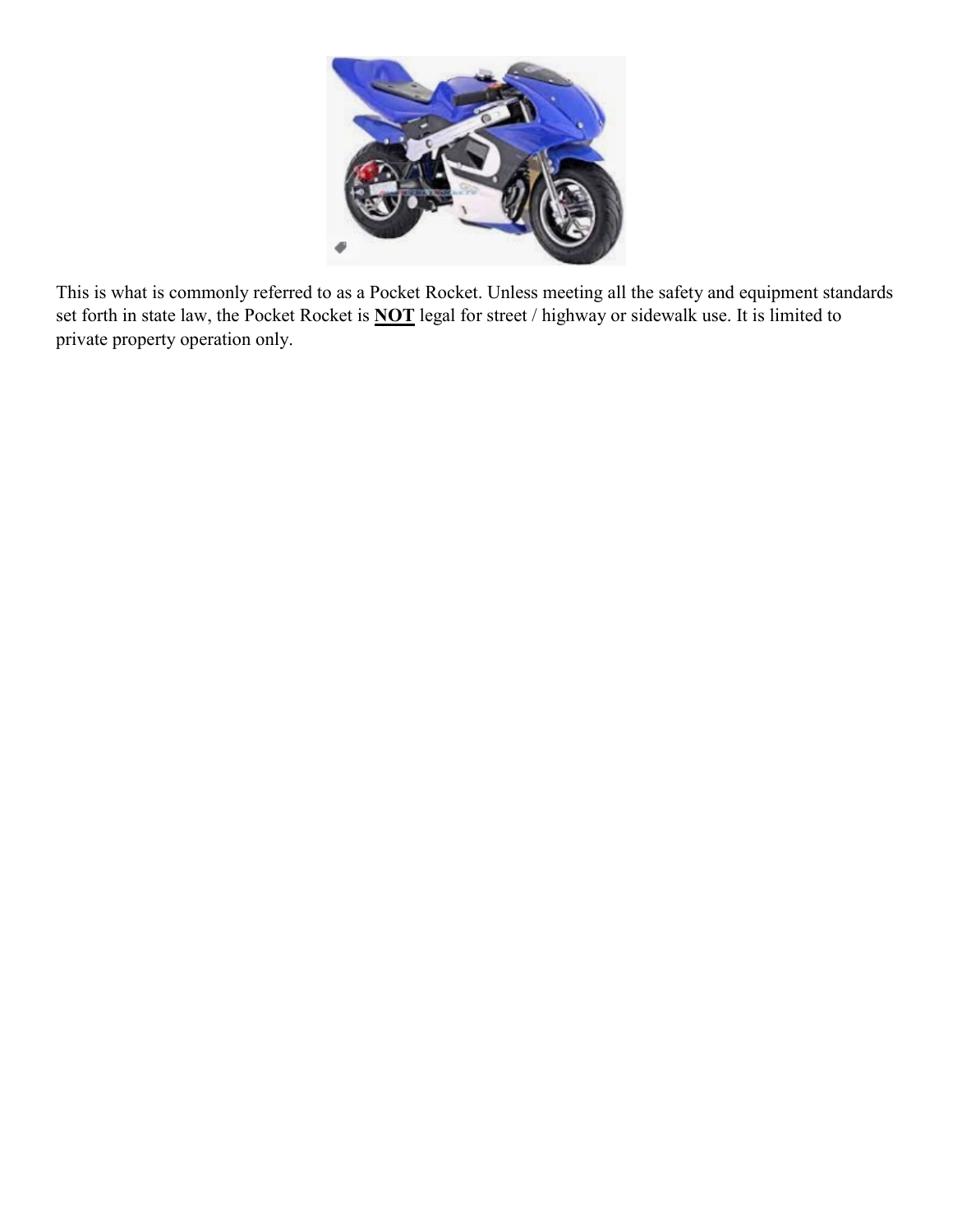## **CHAPTER 12**

## **MOTOR VEHICLES AND TRAFFIC**

#### ARTICLE 8. UTILTY TASK VEHICLE OPERATION ON LOCAL CITY STREETS

**Sec. 12-50. Purpose.** Pursuant to its authority under MN Statutes § 169.045, the City authorizes the operation of utility task vehicles on designated public rights-of-way as permitted under this article.

**Sec. 12-51. Definitions**. The following words and terms, when used in this article, shall have the following meanings unless the context clearly indicates otherwise:

**Authorized Operator***.* Only persons 18 years of age or older, possessing a valid Minnesota drivers license, may operate a UTV on designated public rights-of-ways.

**Boulevard** means the portion of the street rights-of-way between the curb line and the property line.

**City** means City of Oakdale, Minnesota.

**Community and Special Events** means events sponsored, co-sponsored, or supported by the City. Community and special events may also include celebrations approved by the City and organized by a nonprofit, community based organization intended to serve the entire community.

**County** means Washington County, Minnesota.

**Cul-de-sac** means a local city street with only one outlet and having a turnaround.

**Easement** means a grant by an owner of land for a specific use by persons other than owner.

**Local City Street** means a way for vehicular traffic, whether designated as street, highway, thoroughfare, parkway, throughway, road, avenue, boulevard, lane, place, drive, court, or otherwise designated to travel.

**Owner** means a person having a property interest or title to a Utility Task Vehicle and entitled to the use and possession of the vehicle.

**Permit** means sticker issued by the City and affixed to the UTV as described in Sec. 12-52.

**Pedestrian Way** means public rights-of-way across or within a block used by pedestrians.

**Private Street** means a street serving as a vehicular access to two or more parcels of land which is not dedicated to the public but is owned by one or more private parties.

**Rights-of-Way** means land covered by a public road or land dedicated for public use or for certain private use such as land over which a power line passes.

**State** means State of Minnesota.

**Utility Task Vehicle or UTV** means a vehicle with four wheels, four wheel drive, internal combustion engine with a displacement of no more than 1,200 cc engine, dry weight of 1,800 to 2,600 pounds, has side-by-side seating, can carry multiple passengers in a cab-like space, and often includes an open bed located behind the driver and passenger.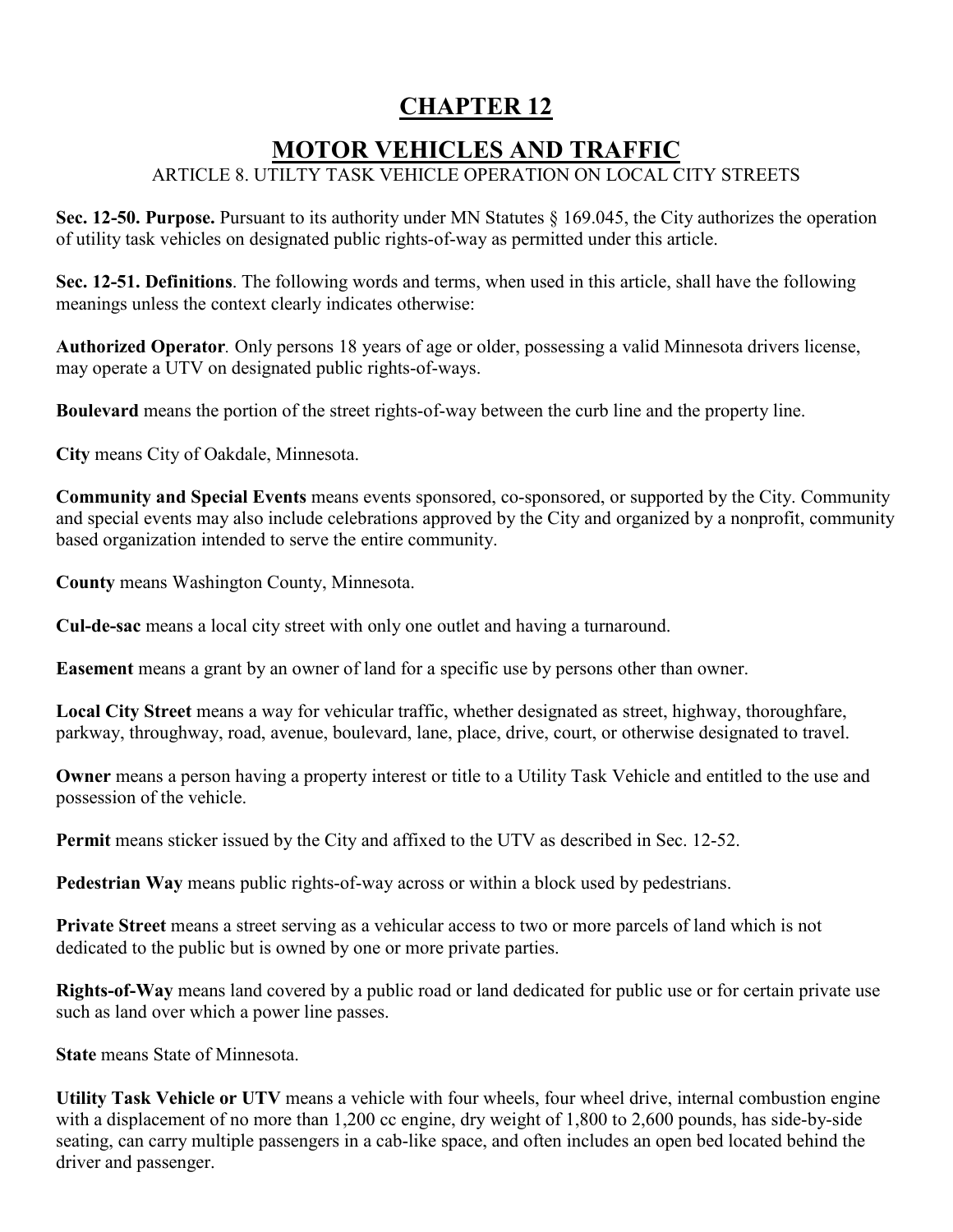#### **Sec. 12-52. Special Permit Required.**

- (a) Required. No UTV may be operated on a designated public rights-of-way without first completing an application to receive a special permit from the City. Applicants shall agree to travel only on local city streets as so designated on the map provided with special permits.
- (b) Special Permit Location. A permit, in the form of a sticker and issued by the City is required to be affixed to the lower center windshield area or other easily visible location on the front center of the UTV.
- (c) Term of Special Permit. All special permits granted by the City shall expire December 31; however, permits may be revoked by the City at any time based on evidence of the authorized operator's inability to safely operate the vehicle.
- (d) Insurance. The applicant must provide, and submit as part of the special permit application process, evidence of motor vehicle insurance; every authorized operator of the UTV shall have proof of insurance in their possession while operating the UTV in the City and shall produce such proof of insurance on demand of a police officer.

#### **Sec. 12-53. Operating Conditions.**

- (a) Allowed Areas of Operation. UTVs displaying current City issued permits may be operated on all local streets under the jurisdiction of the City.
- (b) Restricted Areas of Operation. UTVs may not operate on:
	- (1) Any trail, boulevard, easement, pedestrian way, or rights-of-way outside of the roadways curb and gutter within the City.
	- (2) Public parks, open space, and natural areas;
	- (3) State and county roads, highways, and interstates;
	- (4) Any area posted prohibiting motorized vehicles;
	- (5) Union Pacific Railroad rights-of-way;
	- (6) Public or private property unless permission is posted by the property owner;
- (c) Crossing Intersecting State/County Highways and Local Streets. Authorized operators, under special permit, of a UTV may cross any state or county highway or local City street intersecting a designated public rights-of-way at a signalized intersection intersecting the designated public rights-of- way. The vehicle must be brought to a complete stop before crossing;
- (d) Time of Operation. UTVs may only be operated from sunrise to sunset unless original equipment includes headlights, taillights, and brake lights. UTVs shall not be operated in inclement weather or when visibility is impaired by weather or other condition, or at any time when there is insufficient light to clearly see persons and vehicles on the public rights-of-way at a distance of 500 feet.
- (e) UTV Safety Equipment Requirements. All UTVs shall have a rear view mirror as defined in MN Statutes § 169.70.
- (f) Application of Traffic Laws. Every person operating a UTV under special permit on designated public rights-of-way have all the rights and duties applicable to the driver of any other vehicle under MN Statutes § 169.045, Subd. 6, except when those provisions cannot be reasonably applied.
- (g) Parking of UTV. UTVs must be parked in designated public parking stalls or areas used by automobiles only. No parking is permitted on public sidewalks, public parks, public boulevard areas or other similar public areas.
- (h) Towing. UTVs may not be used to tow on any public property.
- (i) Exemptions:
	- (1) City Operations. The City police, fire, and public works departments are authorized to utilize UTVs to carry out their operations and are exempt from all requirements under this article.
	- (2) Golf Course Operations. Authorized UTVs utilized on property associated with the Oak Marsh Golf Course and Event Center are exempt from all requirements under this article.